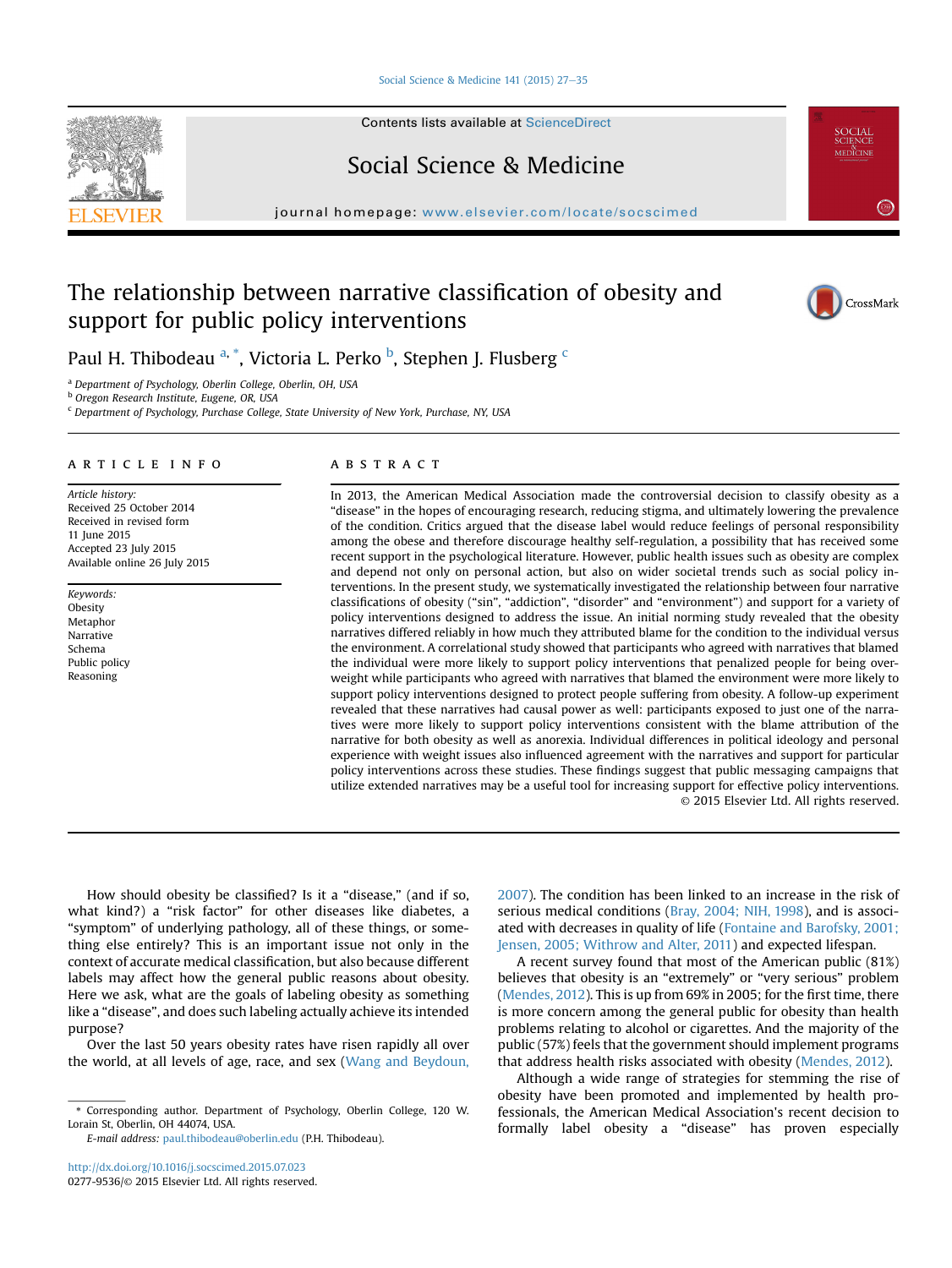controversial. The AMA hopes such a classification will help lower the prevalence of the condition by encouraging research, reducing stigma, and "chang[ing] the way the medical community tackles this complex issue that affects approximately one in three Americans" (p. 1, [AMA, 2013\)](#page-7-0).

Of course, simply calling obesity a "disease" does not necessarily reduce the stigma associated with the condition. There are many different types of diseases, which are associated with varying levels of stigma. For example, people generally take a more sympathetic view toward cancer or Type 1 diabetes than alcoholism, Type 2 diabetes, or mental illness ([Dean and Poremba, 1983\)](#page-7-0). Therefore, it is not obvious that people will react to the disease label in the way the AMA intends. It is even possible that this labeling might lead people to overestimate the actual harms associated with being obese ([Campos et al., 2006](#page-7-0)).

For conceptual clarity, it is useful to contrast the term "disease" with the related constructs "illness" and "sickness". Whereas "diseases" are the purview of the medical establishment and medical practitioners (typically appealing to anatomical and/or physiological factors), "illness" and "sickness" are tied more directly to the subjective experience of an individual, and how that relationship is experienced in a social context, respectively [\(Boyd,](#page-7-0) [2000](#page-7-0)). One way to characterize the efforts of the AMA in classifying obesity as a "disease" appeals to this important distinction: publish health officials hope that changing the way the medical establishment conceptualizes the condition also changes the societal perception of obesity (obesity as "sickness") as well as the personal experience of obesity (obesity as "illness").

This distinction also helps clarify one line of opposition to the AMA's classification of obesity as a disease. Classifying obesity as a "disease" may lead people to adopt a stronger "illness" narrative for their experience of obesity. This may, in turn, lead them to view obesity as a condition grounded in genetic and physiological factors beyond their control, which may negatively impact healthy selfregulatory behavior. Indeed, some go so far as to call the AMA's decision a case of "inventing illness and another step towards eroding people's autonomy and making them passive participants in their health" (p. 1, [Ablow, 2013](#page-7-0)). A recent empirical study found some support for this concern [\(Hoyt et al., 2014](#page-8-0)): when obesity was described using disease language, overweight participants seemed to show a decrease in both healthy self-regulatory behavior as well as concern for being overweight.

However, the distinction between "disease", "illness" and "sickness" also helps to illuminate the broader goal of the medical establishment. Namely, the decision to classify obesity as a "disease" is not only intended to influence those who are obese, as some claim (e.g., "the message that obesity is a disease may undermine important psychological determinants of salubrious behaviors for obese individuals  $-$  the very people these public health messages are targeting"; p. 998, [Hoyt et al., 2014](#page-8-0); see also [Teixeira](#page-8-0) [et al., 2012](#page-8-0)). In fact, the goals of this particular framing strategy are much broader, aimed at a societal level, attempting to instill widespread support for policy interventions that address the complex set of factors that contribute to obesity [\(Allison et al.,](#page-7-0) [2008](#page-7-0)). In other words, one critical goal is to get the wider public to view obesity not only as a disease, but as a "sickness" that requires broader social support [\(Boyd, 2000\)](#page-7-0).

Implicit in this approach is the assumption that people do not currently think of obesity as a disease  $-$  or else how would such a classification shift people's conception of the condition? However, eating disorders like anorexia have long been identified as symptoms of an underlying pathology (e.g., [Crisafulli et al., 2008\)](#page-7-0). For this reason as well, it is important to empirically test the effects of describing obesity as a disease on people's attitudes toward the condition.

Here, we investigate how classifying obesity in different ways affects support for obesity-related policy interventions. While obesity treatment and prevention can be facilitated by selfregulatory behavior [\(Israel et al., 1994](#page-8-0)), it is widely recognized that there are a complex range of causal contributors to being obese, many of which are outside a person's control [\(Allison et al.,](#page-7-0) [2008](#page-7-0)). These include, critically, environmental factors (e.g., corporate manipulation and cultural stigma) that can be best addressed at the societal level through the implementation of targeted public policy programs ([Brescoll et al., 2008; Miller, 2004\)](#page-7-0).

In three studies, we explored a range of narratives that differed in how they described and apportioned blame for obesity. We chose to explore extended narratives, rather than single-word or short-phrase classifications, because people tend to think and reason about complex issues like obesity through the use of larger narrative structures that include, for example, extended metaphors and analogies ([Lakoff, 2002; Stone, 1988\)](#page-8-0). Prior work on attitudes toward and conceptions of obesity have shown that both the general public [\(Barry et al., 2009\)](#page-7-0) and health professionals [\(Neumark-](#page-8-0)[Sztainer et al., 1999\)](#page-8-0) view obesity as a complex condition with a variety of causes on consequences. Grounding discussions of obesity in narratives, therefore, may be a more fruitful mechanism both for measuring people's conception of obesity and for targeting attitude change (see, e.g., [Thibodeau and Boroditsky, 2011](#page-8-0)).

We predicted that exposing people to narratives that highlight causes of obesity that are outside a person's control would increase support for interventions designed to protect obese individuals. In contrast, exposing people to narratives that identify intrinsic factors for obesity should increase support for relatively punitive policy interventions. We also predicted that individual difference variables (e.g., political ideology, personal experience with a weight problem) would influence how people responded to the narratives and support for the policy interventions, as previous work has found that factors such as political ideology can mediate the effects of narrative frames (e.g., [Thibodeau and Boroditsky, 2011;](#page-8-0) see also [Gollust, 2013](#page-8-0)). Specifically, we predicted that people with a personal history of weight issues and a left-leaning political ideology would be more likely to support policy interventions designed to protect obese individuals [\(Oliver and Lee, 2005](#page-8-0)).

## 1. Norming study

We adapted obesity narratives from work by [Barry and](#page-7-0) [colleagues \(2009\),](#page-7-0) who cataloged seven metaphors for obesity that varied in the degree to which they highlighted individual (e.g., laziness) and environmental (e.g., corporate manipulation) causes. We sought to quantify four of these narratives ("sin", "addiction", "disorder", and "environment") along a dimension of Blame Attribution to understand the relative degree to which they apportioned blame to environmental and individual factors.

## 1.1. Method

## 1.1.1. Participants

We recruited and paid 100 people for the norming study through Amazon's Mechanical Turk ([www.mturk.com;](http://www.mturk.com) [Buhrmester](#page-7-0) [et al., 2011\)](#page-7-0). This pool of participants is often more representative of the general population than convenience samples (Berinsky, Huber and Lenz, 2012). We chose to sample data from 100 participants to ensure reliable point estimates for ratings of the four narratives ([Simmons et al., 2011](#page-8-0)). These data were collected in May of 2014 with approval of the Oberlin College IRB.

We restricted our sample to people living in the US with a good performance record (90% approval rating). Participants ranged in age from 19 to 69 (median  $=$  34), and roughly half were male (46%).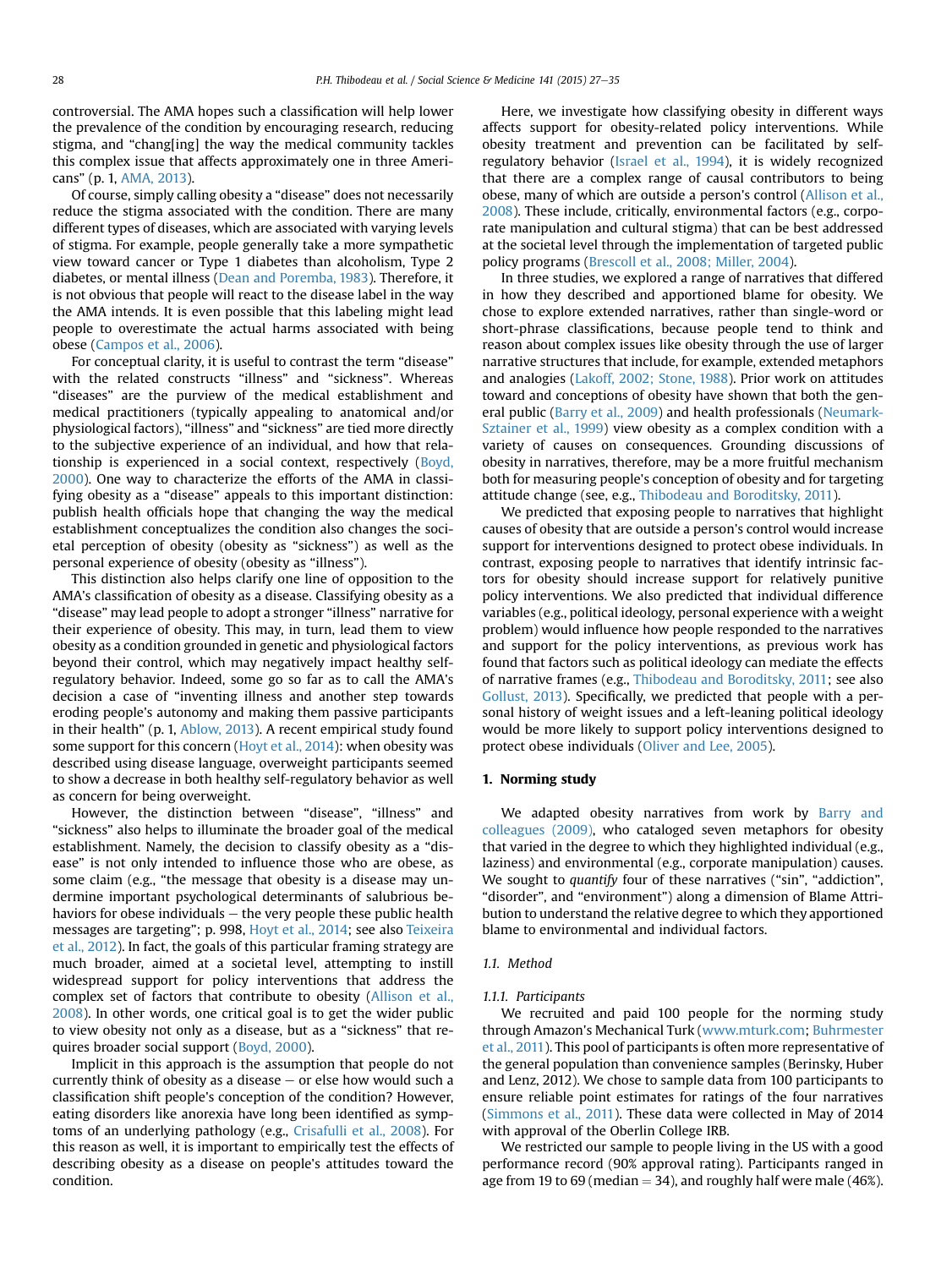The sample showed a leftward skew on both a categorical (41%, 47%, and 12% identified as Democrat, Independent, and Republican, respectively) and continuous measure of ideology  $-$  on a 101-point scale that ranged from 0, very liberal, to 100, very conservative, the mean was 42.3 ( $SD = 25.70$ ). This breakdown of political affiliation reflects current demographic polling, which suggests that people in the United States are most likely to identify as Independent (38%) or Democrat (32%) compared to Republican (24%) ([Pew, 2015](#page-8-0)); however, conservatives are somewhat underrepresented in this sample.

All studies reported here followed the ethical requirements of the Oberlin College Institutional Review Board. Data from one participant was excluded from analysis because an incorrect completion code was submitted, indicating that they either did not follow instructions or complete the study.

## 1.1.2. Materials and procedure

The materials included four adapted narratives that highlighted different causal factors for obesity [\(Barry et al., 2009\)](#page-7-0). The "sin" narrative explicitly blamed individuals for being overweight and attributed obesity to personal failures (e.g., gluttony, sloth, antipathy). The "addiction" and "disorder" narratives were sub-types of a general "disease" classification. The narrative of "addiction" attributed relatively more blame to the behavior of an individual, evoking comparisons to alcoholism or drug abuse. The "disorder" narrative, on the other hand, implicitly appealed to individual factors outside a person's control, like a genetic predisposition to obesity. The "environment" narrative emphasized the social environment and stigmas associated with being obese (note that this narrative was labeled "eating disorder" by [Barry et al., 2009](#page-7-0) and that the narrative that we label "disorder" was labeled "disability" by [Barry et al., 2009\)](#page-7-0). We made slight wording changes to these narratives so that they could be perceived as descriptions of obesity or anorexia (which is a focus of the experimental study described below; see supplemental text for full wording of the narratives).

The narratives were presented one at a time in a randomized order for each participant. Participants made two ratings for each narrative. They were asked to rate both the degree to which "this description blames the individual for obesity" and the degree to which "this description blames the environment and situational causes for obesity" using five-point scales that ranged from "strongly disagree" to "strongly agree".

## 1.2. Results

Ratings were reliable across participants, ICC  $[model = "twoway"; type = "agreement"] = .51, 95%CI = [.308,$ .813],  $F[7775] = 100.00$ ,  $p < .001$ , as measured by the intraclass correlation of the eight judgments [\(Shrout and Fleiss, 1979](#page-8-0)). Blame ratings attributed to the individual were negatively correlated with blame ratings attributed to the environment,  $r[47] = -.464$ ,  $p < .001$ . People rated the "sin" narrative, for instance, as high in blaming the individual and low in blaming the environment. Because of the strong negative correlation between these pairs of ratings, we consolidated the two measures by reverse-coding the second (environmental blame) and averaging it with the first (individual blame) for a unified measure of Blame Attribution for each narrative. Higher values reflect more personal blame (see the dotted line in Fig. 1).

These consolidated measures (i.e. average estimates of individual and environmental blame) were also reliable, showing a moderate agreement across participants,  $ICC$ [model = "twoway"; type = "agreement"  $] = .615, 95\%$ CI = [.334, .957], F[3391] = 163.00,  $p < .001$ .

These ratings revealed that the "sin" narrative attributed the most blame to the individual ( $M = 1.399$ ,  $SE = .071$ ) followed by the

Fig. 1. Blame Attribution by Narrative. The dashed line reflects a consolidated measure of Blame Attribution (shifted upward so that it can be overlaid on this plot); the higher the point, the more blame was attributed to the individual. Error bars denote standard errors of the means.

"addiction" narrative ( $M = .056$ ,  $SE = .108$ ). The "disorder"  $(M = -.985, SE = .094)$  and "environment"  $(M = -1.000, SE = .083)$ narratives were rated as placing much more blame on the environment. Pairwise tests showed that there was no difference between the "disorder" and "environment" narratives,  $t[98] = .159$ ,  $p = .874$ , but that all other pairwise comparisons were significant,  $ps < .001$ .

## 1.3. Discussion

This norming study provides a principled basis for quantifying how these narratives attribute blame to the causes of obesity. As predicted, the "sin" narrative was perceived to most strongly blame the individual, followed by the "addiction" narrative. The "disorder" and "environment" narratives, on the other hand, were both perceived to blame environmental factors. This pattern confirms most of our (and Barry et al.,  $2009's$ ) intuitions  $-$  although the lack of a difference between the "disorder" and "environment" narratives was somewhat surprising.

Importantly, this study represents an empirical confirmation of something that is often simply assumed in research on conceptions of obesity: that there is an inverse correlation between blame attributed to the individual and blame attributed to society. That is, we have shown that people who tend to blame the individual for being obese also attribute less blame to society (and vice versa). It is possible that we did not observe the predicted difference between "disorder" and "environment" narratives because of the specific issues highlighted by these narratives. A narrative that focused on different environmental factors (e.g., the presence of parks and sidewalks and the availability of healthy food options) might be rated higher in environmental blame.

Blame Attribution values for these narratives are useful because this dimension is thought to affect support for public policy interventions ([Barry et al., 2009](#page-7-0)). While previous work has treated the narratives as ordinal categories that increasingly attribute blame to the environment, a continuous measure of Blame Attribution allows us to more accurately assess the relative degree to which the narratives highlight environmental and individual causes of obesity. For instance, we can be confident not only that the "addiction" narrative attributes more blame to the individual than

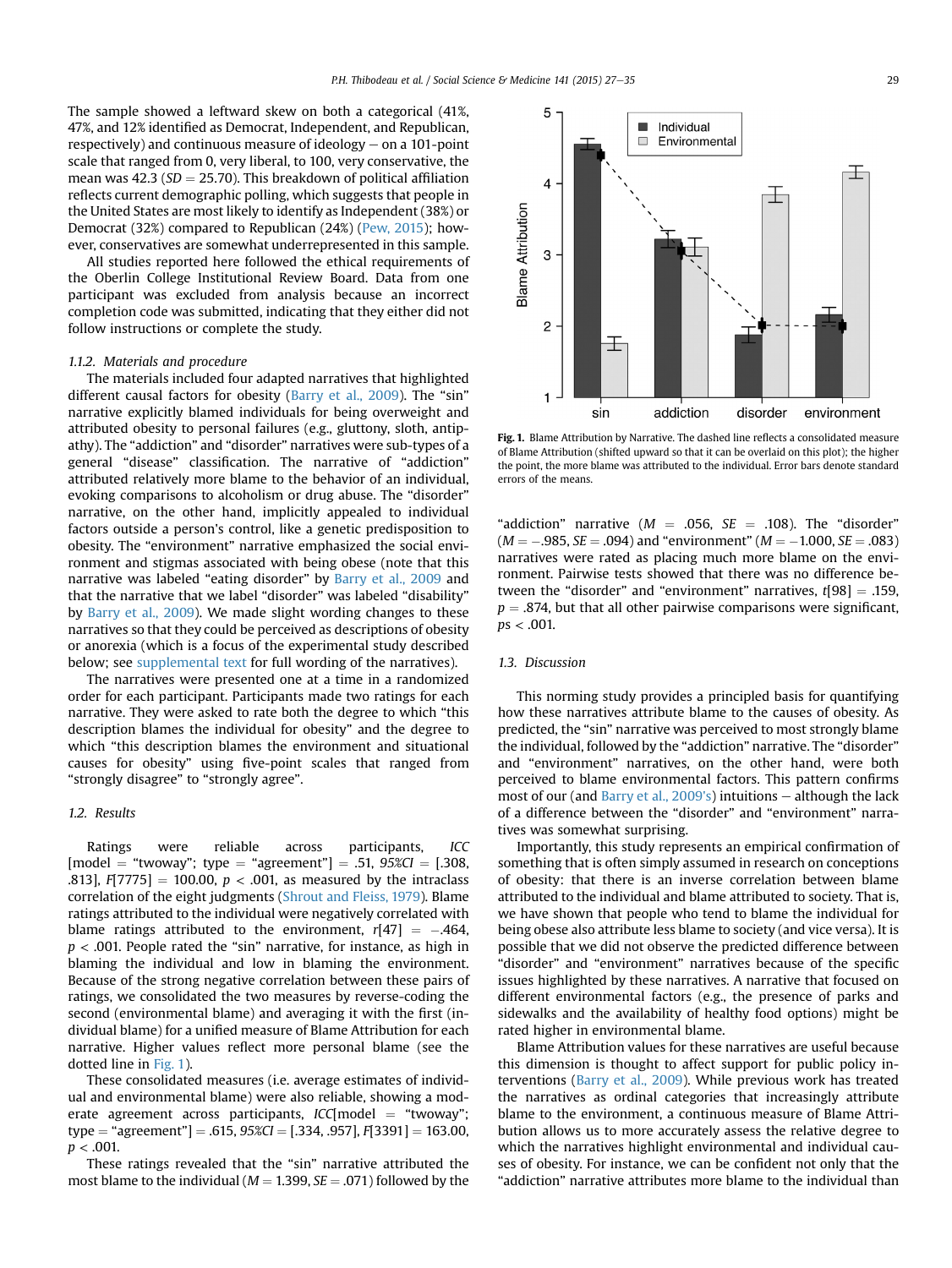the "disorder" narrative, but we can additionally say that the "disorder" narrative is much more similar to the "environment" narrative than the "addiction" narrative in how they attribute blame (since the difference in Blame Attribution is .02 between "disorder" and "environment" compared to 1.04 between "disorder" and "addiction"). Continuous predictors are also advantageous because they allow for statistical tests that are best suited to scalar data (e.g., OLS regression and structural equation modeling).

## 2. Correlational study

The correlational study sought to address two important questions: first, is there a relationship between agreement with the narratives and support for specific types of policy interventions? And second, are there individual difference variables that predict agreement with the narratives and support for the policy interventions?

## 2.1. Method

## 2.1.1. Participants

We recruited and paid 200 people through Mechanical Turk, using the same inclusion criteria as in the norming study. A larger sample size (of at least 160) was required to test for relationships between the observed and latent variables in a structural equation model ([Soper, 2015\)](#page-8-0). Data from 2 participants were excluded because they either did not provide an accurate completion code or because they had participated in a related study. These data were collected in May of 2014 with approval of the Oberlin College IRB.

Participants ranged in age from 18 to 75 (*median*  $=$  33), roughly half were male (48%), and most (82%) had completed at least some college, although the range of educational background included participants who had not completed high school as well as some participants with advanced degrees. The political ideology of the participants was similar to that of the norming study and showed a slightly leftward skew, with 39% identifying as Democrat, 41% as Independent, and 19% as Republican (Mean on a 101-point  $scale = 39.6, SD = 26.30$ .

Roughly half of the participants (48%) reported a history of weight problems or an eating disorder (note that this percentage was in response to a general question about whether participants had experienced prior issues with their weight and/or an eating disorder; we did not ask separate questions about participants' history with being overweight and their history with an eating disorder). Of these, 54% identified their experience with weight or an eating disorder as mild, 35% identified their experience as moderate, and 12% identified their experience as severe. Statistics from the National Eating Disorders organization suggest that the prevalence of weight issues and eating disorders in our sample is consistent with the general population: approximately 30 million Americans (roughly 10%) have been diagnosed with a clinically significant eating disorder, and about 2 in 3 Americans are overweight or obese ([NEDA, 2014; NIH, 2012](#page-8-0)).

## 2.1.2. Materials and procedure

Participants read each of the obesity narratives in a randomized order. Their task was to rate their agreement with each narrative and their perception of the prevalence of the attitude expressed by the narrative:

- 1) To what extent do you agree with this description?
- 2) In your opinion, how prevalent is this opinion in society? Do you think a minority of people hold this view or do you think it represents a wide spectrum of the population?

Both questions were rated on 5-point scales. The scale for the first ranged from "strongly disagree" to "strongly agree"; the scale for the second ranged from "extremely uncommon" to "very widespread".

Participants then rated their support for eight policy interventions designed to stem the rise of obesity on a five-point scale that ranged from "strongly oppose" to "strongly support" (adapted from [Barry et al., 2009; Brescoll et al., 2008\)](#page-7-0). We chose eight policy interventions that could be viewed as relevant to both obesity and anorexia (a distinction that is relevant to our follow-up experiment). Most of these policy interventions seek to protect or treat individuals who are currently or at risk for becoming obese; however, at least one policy, which would allow health insurers to charge higher premiums for overweight individuals, seemed to be more punitive (see supplement for full text of policy interventions).

Afterward, participants were asked several demographic and background questions (e.g., age, sex, gender, educational background, history of a weight problem or eating disorder).

## 2.2. Results

There was a high correlation between ratings of support for the policy interventions ( $\alpha = .74$ , N = 198), which suggested that using a consolidated measure of policy support would be more parsimonious and powerful than analyzing support for the eight policies separately. A principal components analysis revealed that seven of the eight policy interventions loaded highly onto a single factor. However, the relatively punitive policy intervention loaded highly onto a second factor. We will refer to the first principal component as reflecting support for "protective" policy interventions and the second principal component as reflecting support for "punitive" policy interventions. These two factors captured more than 55% of the overall variance in the ratings of the policy interventions. Of note, the principal components are normalized and range, approximately, from -3 (extremely low support) to 3 (extremely high support).

In order to investigate the relationship between blame attribution and policy support we first computed the degree to which each participant attributed blame to environmental (and individual) causes, using the agreement ratings from the present study in conjunction with the results from the norming study. Ratings of agreement for each narrative (from the present study) were multiplied by coefficients (constants from the norming study) and added together to yield a single measure of Individual Blame Attribution (i.e., using the equation:  $1.399*sin + .056*$ addiction + -.985\*disorder + -1.000 \*environment).

## 2.2.1. Policy support

We found a significant negative correlation between Individual Blame Attribution and support for protective policies, r  $[196] = -.422, p < .001,$  and a significant positive correlation with support for punitive policies,  $r[196] = .383$ ,  $p < .001$ . People who attributed more blame to environmental factors were more likely to support protective policy interventions and oppose punitive ones, and vice versa (see [Fig. 2](#page-4-0)).

A 2 (policy type) by 4 (narrative type) repeated-measures ANOVA revealed a similar pattern of results when agreement ratings were included for each of the four narratives. Agreement with the "sin" narrative was associated with opposition to protective policy interventions and support for the punitive policy intervention, F[1193] = 51.875,  $p < .001$ ,  $\eta^2 = .176$ ; agreement with the "disorder" ("disorder", F[1193] = 36.360, p < .001,  $\eta^2$  = .123), "environment" (F[1193] = 4.382,  $p = .038$ ,  $\eta^2 = .015$ ), and "addiction" (F[1193] = 9.938,  $p = .002$ ,  $\eta^2 = .034$ ) narratives was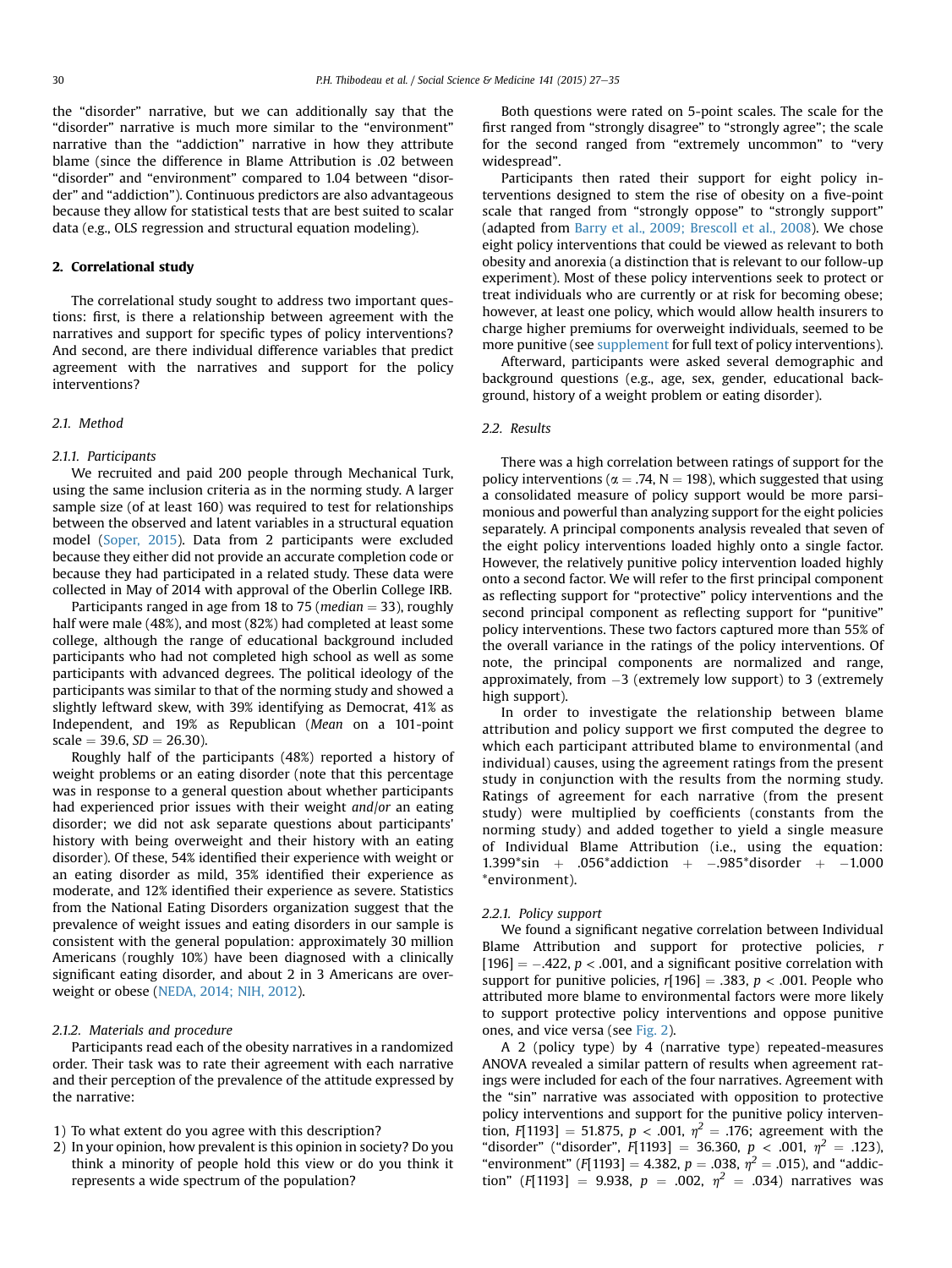<span id="page-4-0"></span>

Fig. 2. Policy Support and Blame Attribution. Shaded areas for each line denote standard error.

associated with support for the protective policy interventions and opposition to the punitive policy intervention.

In order to investigate whether specific demographic variables predicted participant ratings in the hypothesized direction, we first fit an ordinary least squares (OLS) regression model with Individual Blame Attribution as a predictor of policy support (with an interaction term reflecting protective versus punitive policies). The model captured the significant negative relationship between Individual Blame Attribution and protective policies,  $\beta = -.253$ ,  $SE = .032$ ,  $p < .001$ , as well as the significant positive relationship between Individual Blame Attribution and punitive policies,  $\beta = .384$ , SE = .045, p < .001. We then added individual difference variables to the model to test whether they had an effect on policy support beyond what was accounted for by the Individual Blame Attribution measure.

The only variable that showed such an effect was a standardized continuous measure of political ideology. Left-leaning participants were more likely to support the policy interventions overall,  $\beta = .529$ , SE = .095, p < .001. This finding may reflect a general tendency for people on the political right to oppose government intervention ([Oliver and Lee, 2005](#page-8-0)). However, politically conservative participants were more likely to support punitive policy interventions,  $\beta = -.390, \: SE = .134, \: p = .004.$  Conservatives may assign more responsibility to individuals and support policy measures that they perceive as increasing personal accountability.

Note that there was no correlation between the measures of perceived narrative prevalence and support for protective policies, r [196] =  $-.024$ ,  $p = .737$ , or punitive policies, r[196] = .041,  $p = 571$ .

That is, when ratings of narrative prevalence were weighted in the same way as ratings of narrative agreement, there was no direct relationship between the measures of prevalence and support for the policy interventions. There were also no effects of perceived narrative prevalence on support for the policy interventions when the ratings of prevalence were included as categorical predictors,  $Fs < 1.6, ps > .2.$ 

## 2.2.2. Blame attribution

Overall, we found that there were varying degrees of support for the four narratives,  $F[3787] = 23.06$ ,  $p < .001$ ,  $\eta^2 = .081$ . Although these data violated the sphericity assumption,  $W = .682$ ,  $p < .001$ , the test remained significant on a Huynh-Feldt correction,  $p < .001$ . Planned t-tests revealed that the "environment" narrative was the most strongly supported (agreement with this narrative differed significantly from each of other others,  $ps < .01$ ) and the "sin" narrative was the least supported (agreement with this narrative also differed significantly from each of the others,  $ps < .01$ ). There was no difference between the agreement levels for the "disorder" and "addiction" narratives.

Using Individual Blame Attribution as the dependent variable, we fit a series of OLS regression models to test which individual difference measures predicted attitudes toward obesity. The results we present here come from a model in which all of the variables were included and standardized. First, we found that people with a high BMI,  $\beta = -.133$ , SE = .063,  $p = .037$ , and people with a reported history of an eating disorder,  $\beta = -.144$ ,  $SE = .064$ ,  $p = .026$ , were more likely to attribute blame to environmental factors. That is,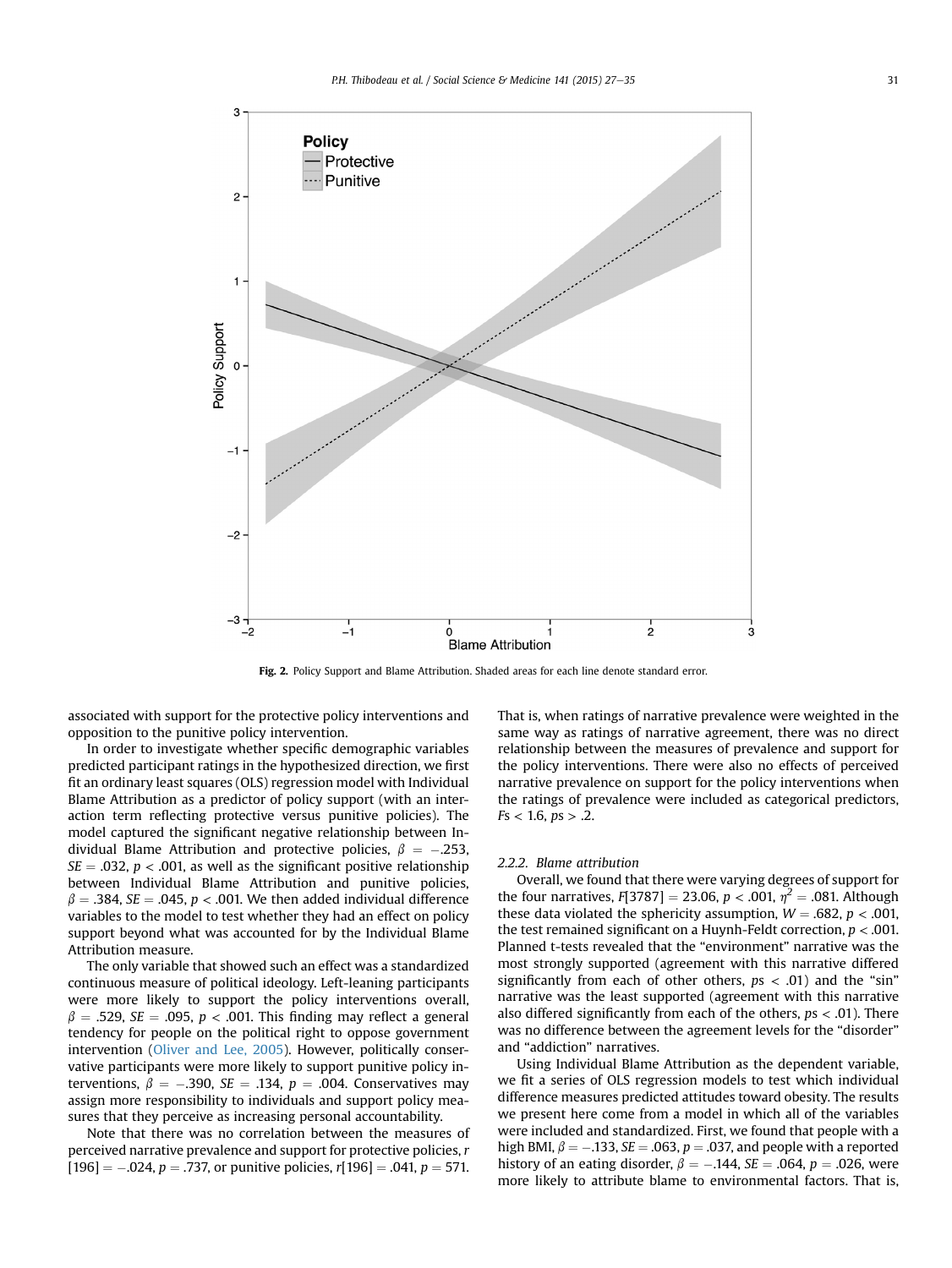direct experience with obesity (or an eating disorder) led people to attribute more blame to the environment and less blame to the individual. Struggling with weight and body image satisfaction may attune this population to the significant environmental factors that contribute to obesity (e.g., corporate manipulation, stigma) and shift blame away from individual influences like self-regulation (e.g., obesity may persist in these individuals despite significant willpower and perseverance). Such a view may also militate against feelings of worthlessness associated with being obese ([Fabricatore](#page-7-0) [and Wadden, 2004\)](#page-7-0).

Second, we found that females were more likely than males to attribute blame to environmental factors,  $\beta = -.687$ ,  $SE = .128$ ,  $p < .001$ . There is more pressure on females to meet sociocultural ideals for body image [\(Grabe et al., 2008; Groesz et al., 2002\)](#page-8-0), leading females to be more vulnerable to body dissatisfaction ([Siever, 1994\)](#page-8-0) and be at higher risk for eating disorders than males ([Cantrell and Ellis, 1991\)](#page-7-0). Indeed, females in our study reported higher rates of eating disorders and weight issues than males,  $t$  $[196] = 2.179$ ,  $p = .031$ .

Finally, we found that more politically liberal participants were more likely to attribute blame to environmental factors than conservatives,  $\beta = -.234$ , SE = .063,  $p < .001$ . This is consistent with conservative ideology, which tends to attribute more blame and responsibility to individuals ([Weiner, 1993](#page-8-0)).

In addition, we found that adding ratings of perceived narrative prevalence significantly improved the fit of the model, F [4189] = 2.814,  $p = .027$ ,  $\eta^2 = .056$ . Ratings of agreement with the narratives were positively correlated with ratings of prevalence: on average,  $r[196] = .233$ ,  $p < .001$ , suggesting that people may agree with narratives that they perceive as more common, construing popular narratives as better supported (e.g., [Iyengar and Simon,](#page-8-0) [1993](#page-8-0)).

## 2.2.3. Comprehensive model

To unify these findings, we fit a structural equation model that confirmed the findings presented above (see Fig. 3) using standard Maximum Likelihood Estimation. On this analysis, several individual difference variables (sex, BMI, history of weight issues and/ or eating disorders, and ideology) as well as the prevalence of the narratives affected how people attributed blame for obesity,  $\chi^2$ [df = 43, N = 198] = 97.554, p < .001 (CFI = .726; RMSEA = .080,  $SRMR = .089$ ,  $AIC = 143.555$ ,  $BIC = -129.841$ ). Importantly, including the four individual difference variables as predictors of



Fig. 3. Path analysis. A structural equation model of the effects of individual difference variables and narrative prevalence on blame attribution and policy support (with standardized path coefficients). Asterisks denote statistically significant coefficients,  $**p* < .05, ***p* < .01, ***p* < .001.$ 

Blame Attribution provided a significantly better fit to the data than a model that excluded these predictors,  $\chi^2$ [df = 4] = 54.092,  $p < .001$  (*AIC* = 189.647, *BIC* =  $-96.902$ ); similarly, including predictors of narrative prevalence provided a significantly better fit to the data than a model that excluded these predictors,  $\chi^2$ [df = 4] = 11.396, p = .022 (AIC = 146.951, BIC = -139.598). In turn, Individual Blame Attribution and ideology directly affected support for the policy interventions. Including sex, BMI, and a history of eating disorders as direct predictors of policy support did not improve the fit of the model,  $\chi^2$ [df = 6] = 3.449, p = .751  $(AIC = 152.105, BIC = -101.561).$ 

Note that the Blame Attribution measure was transformed for this analysis (by reflecting the scores, adding a constant, then square-rooting and re-reflecting the data) to eliminate multivariate skewness.

#### 2.3. Discussion

This correlational study answered two specific questions about the relationship between the obesity narratives, support for policy interventions, and individual differences, and identified a distinctive mediator of policy reasoning. First, as predicted, we found that people who agreed with narratives that attributed more blame to environmental causes of obesity were more likely to support protective policy interventions, replicating [Barry et al. \(2009\)](#page-7-0).

Second, females, liberals, people with a history of a weight issue or eating disorder, and people with higher BMIs were more likely to blame environmental factors for obesity. Of these, only political ideology directly affected ratings of policy support: participants who identified as politically left-leaning were more likely to support protective policy interventions while participants who identified as being on the right side of the political spectrum were more likely to support punitive policy interventions.

In addition, we found that people were more likely to agree with narratives that they viewed as more prevalent, indicating that a well-coordinated public health messaging strategy might effectively influence conceptions of obesity among the general public. Messaging that implicates environmental causes of obesity are likely to change how people think about the underlying causes of obesity and, in turn, support for policy interventions. In the following experiment, we tested whether exposing people to a single obesity narrative would affect their willingness to support (or oppose) particular policy interventions designed to stem the rise of obesity.

#### 3. Experiment

In the experiment we implemented a 2 condition (obesity or anorexia) by 4 narrative ("sin," "addiction," "disorder", and "environment") between-subjects manipulation to test whether the narratives could be used to persuade people to support (or oppose) specific policy interventions. We exposed half of the participants to an obesity narrative and half of the participants to an anorexia narrative, and then had them rate their support for the policy interventions. We included anorexia as a control condition because, like obesity, it has ties to underlying psychobiosocial causal and resultant factors [\(Garner et al., 1976\)](#page-7-0). However, some work suggests that people are generally more sympathetic to a "disease" or "disorder" classification for anorexia ([Crisafulli et al., 2008](#page-7-0); but see [Stewart et al., 2006](#page-8-0)). Therefore, the comparison between anorexia and obesity may provide further insight into the relationship between people's preexisting beliefs and the persuasive capacity of the narratives. This represents a novel contribution of the current experiment, as much previous work on narrative framing has focused on obesity in isolation (e.g., [Dar-Nimrod et al., 2014](#page-7-0);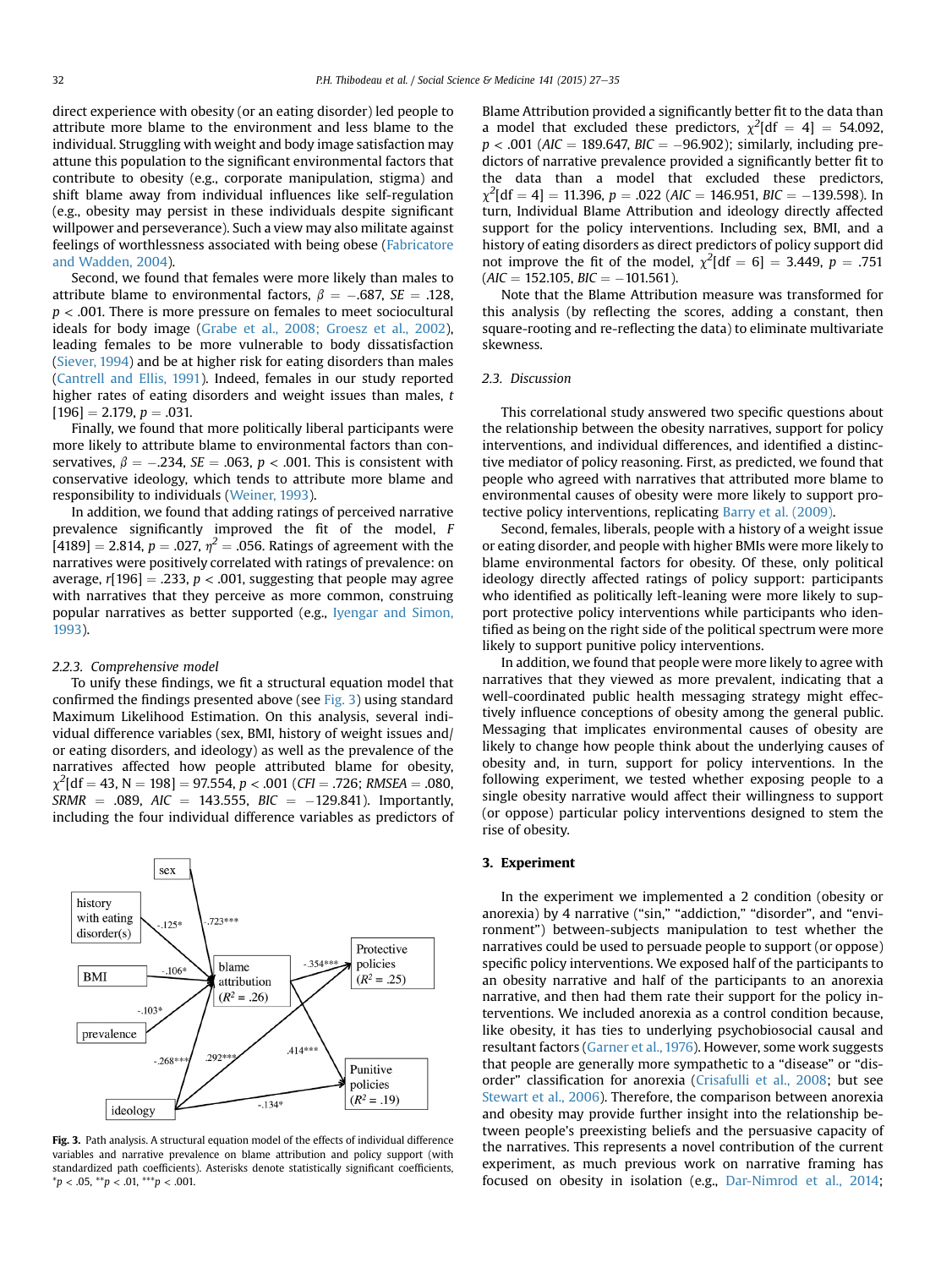## 3.1. Method

## 3.1.1. Participants

We recruited and paid 800 people through Amazon's Mechanical Turk using the same inclusion criteria as in the norming and correlational studies. Prior work on the role of narrative framing (e.g., [Thibodeau and Boroditsky, 2011\)](#page-8-0) informed our decision to assign roughly 100 participants to each of the eight conditions. Data from 60 participants were excluded because they either did not provide an accurate completion code or because they had participated in a related study. These data were collected in May of 2014 with approval of the Oberlin College IRB.

The age, sex, educational, and political background of this sample was similar to that of the norming and correlational studies. Participants ranged in age from 18 to 75 (*median*  $=$  29), more than half were male (62%), and most (86%) had completed at least some college. 41% of participants identified as Democrats, 42% as Independents, and 17% as Republicans (mean on 101-point scale  $=$  38.1, SD  $=$  25.75). Roughly half of the participants (51%) reported a history of weight problems or an eating disorder (65% of whom identified this experience as mild, 28% and 7% identified this experience as moderate and severe, respectively).

## 3.1.2. Materials and procedure

Participants were randomly assigned to read only one of the narratives and then rate their support for the eight policy interventions. For half of the participants, the narrative and policy interventions were presented in an obesity context and for half they were presented in the context of anorexia. Afterward, participants reported their gender, age, educational history, and ideology, as well as their height and weight, and history of weight issues and/ or an eating disorder.

#### 3.2. Results and discussion

In analyzing the results of the experiment, we first condensed our measures. Instead of using the four narratives as categorical predictors, we used the numeric Blame Attribution counterparts generated from the norming study. That is, people who were exposed to the "sin" narrative were coded as receiving a message that was valued at 1.399 in Blame Attribution; people who read the "addiction", "disorder", and "environment" narratives were coded as receiving a message that was valued at  $0.056, -.985$ , and  $-1.000$ in Blame Attribution, respectively. This technique is common in psycholinguistic work, particularly involving metaphor (e.g., [Thibodeau and Durgin, 2011\)](#page-8-0), in which one group of participants is asked to rate stimuli along a target dimension (e.g., aptness, conventionality) and these averaged ratings are used to predict the behavior of another group of participants (e.g., choices or reaction time).

We first included these independent variables (condition: anorexia versus obesity; Blame Attribution) in a model predicting Policy Support and found an effect of Blame Attribution, F  $[1736] = 4.416$ ,  $p = .036$ ,  $\eta^2 = .006$ . People who read a narrative that was high in Blame attribution were more likely to support punitive policy interventions,  $\beta = .087$ ,  $SE = .038$ ,  $p = .022$ , but no more likely to support protective policy interventions,  $\beta = .039$ , SE = .064,  $p = .545$ . We found no effect of condition (obesity vs. anorexia), F  $[1736] = .518$ ,  $p = .472$ , or interaction between Blame Attribution and condition,  $F[1736] = .370$ ,  $p = .543$ . That is, despite differences in how people may conceptualize anorexia and obesity, people were as likely to support the policy interventions when they had anorexia in mind as when they had obesity in mind. Further, the narratives did not differentially affect conceptions of anorexia and obesity. In other words, it appears that the general public may conceptualize obesity in a way that is similar to other eating disorders like anorexia on the dimensions captured in this study.

We then fit a second model that included several covariates (ideology, sex, history of eating disorders, BMI, and education; continuous variables were standardized, sex was contrast coded) in a regression model predicting Policy Support. We found a significant effect of three variables: Blame Attribution,  $F[1731] = 4.987$ ,  $p = .026$ ,  $\eta^2 = .006$ , ideology,  $F[1731] = 94.270$ ,  $p < .001$ ,  $\eta^2 = .113$ , and BMI,  $F[1731] = 4.799$ ,  $p = .029$ ,  $n^2 = .006$ .

Separate OLS regressions for protective and punitive policies revealed that people who received a message high in Blame Attribution were more likely to support punitive policies,  $\beta = .087$ ,  $SE = .038$ ,  $p = .022$ , but no more or less likely to support protective policy interventions,  $\beta = .039$ ,  $SE = 064$ ,  $p = 545$ . As shown in Fig. 4, people who were exposed to the "sin" narrative were less supportive of protective policies and more supportive of punitive policies. The "addiction" and "disorder" narratives led to more support for protective policies but not opposition to punitive policies. The "environment" narrative led to opposition to punitive policies but not support for protective policies.

We also found that the more left-leaning the participant's political ideology, the more he or she supported protective policy interventions,  $\beta = .772$ ,  $SE = .064$ ,  $p < .001$ . However, there was no effect of ideology on support for punitive policies,  $\beta = .052$ ,  $SE = .037$ ,  $p = .164$ .

Additionally, we found that people with a higher BMI were less likely to support punitive policy interventions,  $\beta = -.183$ , SE = 039,  $p < .001$ , but no more or less likely to support protective policy interventions,  $\beta = -.012$ ,  $SE = .066$ ,  $p = .860$ . We found no direct effects of individual difference variables like sex, education, or a reported history with an eating disorder on policy support.

## 4. General discussion

Obesity is a complex condition with important implications for individuals and society [\(Bray, 2004; Fontaine and Barofsky, 2001;](#page-7-0) [NIH, 1998](#page-7-0) [Jensen, 2005;](#page-8-0) see also [Campos et al., 2006\)](#page-7-0). As a result, obesity should be classified in a way that is accurate, promotes healthy behavior, and reduces stigma, while respecting ethical and moral concern for obese individuals. Motivated by this goal, the



Fig. 4. Policy Support by Narrative. Error bars denote standard error of the means.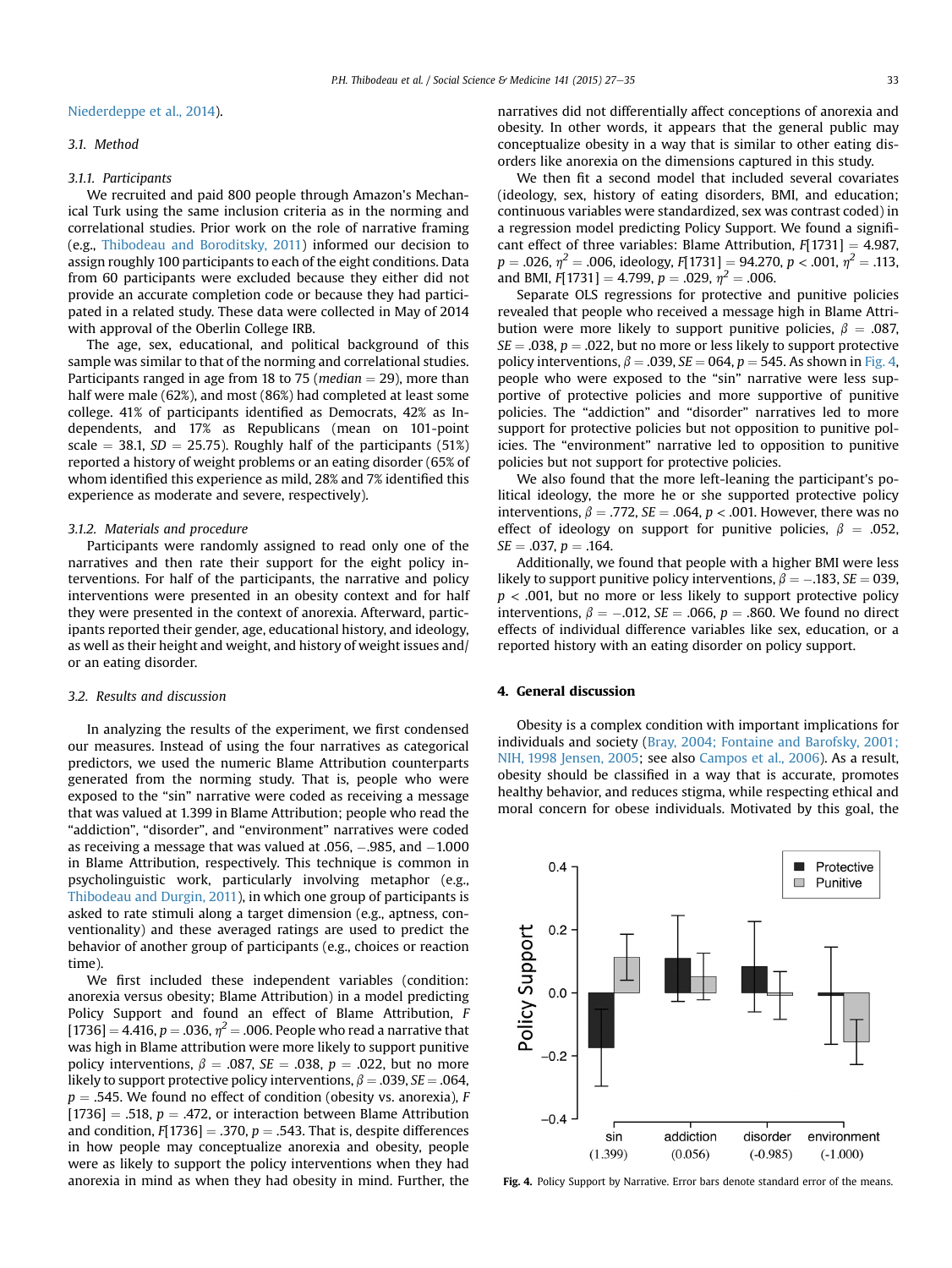<span id="page-7-0"></span>AMA recently made the decision to classify obesity as a "disease". Despite concerns over the influence of the "disease" label for healthy self-regulatory behavior [\(Hoyt et al., 2014](#page-8-0)), our findings suggest that there may be real benefits that result from talking about obesity as something caused by extrinsic factors.

Specifically, we found a predictable inverse relationship between conceptions of obesity that attribute responsibility to the individual and conceptions of obesity that attribute responsibility to society, and identified how this attitude mediates support for obesity-related policy interventions. Further, an experiment found that exposure to narratives for obesity that highlighted the role of environmental factors led to support for policy interventions that promoted the protection and treatment of obese individuals. Narratives that highlighted the role of the individual, in contrast, led to support for more punitive actions. While some steps may be necessary to protect, for instance, insurers and corporations against liability associated with an increasingly obese population and workforce, there is reason to believe that policy interventions that emphasize treatment and protection will be the most efficacious in the long run (Brescoll et al., 2008).

Importantly, the effect of the narratives on people's conception of obesity were similar to the effects of the narratives on people's conception of anorexia, suggesting that people are likely to support programs that aim to treat and prevent obesity just as they are likely to support programs that aim to treat and prevent another kind of eating disorder. Consider that in recent decades there has been a significant increase in the development of novel, effective treatments for anorexia (e.g., [Stice et al., 2012\)](#page-8-0). Perhaps not surprisingly, therefore, the prevalence of the disorder, which had been rising in the past, has stabilized in recent years ([Smink et al., 2012\)](#page-8-0). These positive outcomes can be tied to changing conceptions of anorexia and the increasing tendency to view the disorder as a "disease" (Brumberg, 2000). Our findings suggest some similarity in how a messaging campaign might affect conceptions of obesity and potentially lead to improvements in the treatment and prevalence of the condition.

At a theoretical level, the present work highlights the efficacy of extended narratives and metaphors as a mechanism for both measuring and changing attitudes (and complements work on the role of personal narratives; [Neiderdeppe et al., 2014](#page-8-0)). Extended narratives, which pervade social and political discourse ([Lakoff and](#page-8-0) [Johnson, 1980](#page-8-0)), provide a more complete context and structure for thinking about complex issues like obesity, and influence how we reason.

Our work also suggests that there are a variety of associations that people have with the concept of a "disease". Addictions and disorders, for instance, are both considered kinds of diseases, but they may promote different conceptions of the condition. Describing obesity as an "addiction" may lead people to group the condition with more salient addictions  $-$  to alcohol, drugs, and cigarettes. Describing it as a "disorder", on the other hand, may lead people to group the condition with more salient disorders resulting from physiological or genetic causes. Though the results of our Norming Study revealed that such narratives reliably differed on the dimension of Blame Attribution, both of these classifications led to increased support for protective policy interventions in the Experiment. Nevertheless, there may be other ways in which these narratives differ. For example, describing obesity as an "addiction" may lead people to pursue treatments modeled after other addictions (e.g., Alcoholics Anonymous), whereas describing obesity as a "disorder" may lead people to pursue pharmacological interventions. Further empirical research is necessary to test these possibilities.

That is, one limitation of this work is that it focused on a relatively small subset of disease narratives and a relatively small subset of attitudinal and behavioral measures. In future work, we will seek to test the influence of narratives for obesity on other attitudes and behaviors. For instance, is there a way to describe obesity that decreases the attribution of individual blame but does not lead to a decrease in healthy self-regulatory behavior? And, to what extent does describing obesity as a "disease", "disorder", or "addiction" affect social stigmas associated with the condition? Future work will also seek to test the effects of these manipulations on even more representative populations in more representative ecological conditions.

Like the AMA and The Obesity Society (Allison et al., 2008), our work is driven by a utilitarian motive. As the science on obesity treatment progresses, health professionals should adopt narratives for the condition that are most likely to yield successful prevention and treatment programs, whatever they may be. Above all, this work highlights the importance of thinking about the distinct ways in which decisions made by the medical establishment affect the dynamic relationship between society's conception of and attitude towards a "disease" and an individual's subjective experience of "illness" (Boyd, 2000). Our results show tangible benefits to the "disease" classification of obesity at the societal level.

#### Acknowledgments

The authors would like to thank Erin Tesny, Briana Thompson, and Rachel Uri for their constructive criticism and helpful suggestions on several versions of this manuscript.

## Appendix A. Supplementary data

Supplementary data related to this article can be found at [http://](http://dx.doi.org/10.1016/j.socscimed.2015.07.023) [dx.doi.org/10.1016/j.socscimed.2015.07.023](http://dx.doi.org/10.1016/j.socscimed.2015.07.023).

## References

- Ablow, K., 2013. Obesity Is Not a Disease  $-$  and Neither Is Alcoholism. Fox News. Available at: [http://www.foxnews.com/health/2013/06/20/dr-keith-ablow](http://www.foxnews.com/health/2013/06/20/dr-keith-ablow-obesity-is-not-disease-and-neither-is-alcoholism/)[obesity-is-not-disease-and-neither-is-alcoholism/.](http://www.foxnews.com/health/2013/06/20/dr-keith-ablow-obesity-is-not-disease-and-neither-is-alcoholism/)
- [Allison, D.B., Downey, M., Atkinson, R.L., Billington, C.J., Bray, G.A., Eckel, R.H.,](http://refhub.elsevier.com/S0277-9536(15)30039-3/sref2) [Finkelstein, E.A., Jensen, M.D., Tremblay, A., 2008. Obesity as a disease: a White](http://refhub.elsevier.com/S0277-9536(15)30039-3/sref2) [paper on evidence and arguments commissioned by the council of the obesity](http://refhub.elsevier.com/S0277-9536(15)30039-3/sref2) society. Obesity  $16.1161 - 1177$ .
- AMA press release: [http://www.ama-assn.org/ama/pub/news/news/2013/2013-06-](http://www.ama-assn.org/ama/pub/news/news/2013/2013-06-18-new-ama-policies-annual-meeting.page) [18-new-ama-policies-annual-meeting.page](http://www.ama-assn.org/ama/pub/news/news/2013/2013-06-18-new-ama-policies-annual-meeting.page).
- [Barry, C.L., Brescoll, V.L., Brownell, K.D., Schlesinger, M., 2009. Obesity metaphors:](http://refhub.elsevier.com/S0277-9536(15)30039-3/sref4) [how beliefs about the causes of obesity affect support for public policy. Milbank](http://refhub.elsevier.com/S0277-9536(15)30039-3/sref4)  $0.87, 7-47.$  $0.87, 7-47.$
- [Boyd, K.M., 2000. Disease, illness, sickness, health, healing and wholeness:](http://refhub.elsevier.com/S0277-9536(15)30039-3/sref5) [exploring some elusive concepts. J. Med. Ethics Med. Humanit. 26, 9](http://refhub.elsevier.com/S0277-9536(15)30039-3/sref5)–[17.](http://refhub.elsevier.com/S0277-9536(15)30039-3/sref5)
- [Bray, G.A., 2004. Medical consequences of obesity. J. Clin. Endocrinol. Metabol. 89,](http://refhub.elsevier.com/S0277-9536(15)30039-3/sref6) [2583](http://refhub.elsevier.com/S0277-9536(15)30039-3/sref6)-[2589](http://refhub.elsevier.com/S0277-9536(15)30039-3/sref6).
- [Brescoll, V.L., Kersh, R., Brownell, K.D., 2008. Assessing the feasibility and impact of](http://refhub.elsevier.com/S0277-9536(15)30039-3/sref7) [federal childhood obesity policies. Ann. Am. Acad. Polit. Soc. Sci. 615, 178](http://refhub.elsevier.com/S0277-9536(15)30039-3/sref7)-[194](http://refhub.elsevier.com/S0277-9536(15)30039-3/sref7). [Brumberg, J.J., 2000. Fasting Girls: the History of Anorexia Nervosa. Random House](http://refhub.elsevier.com/S0277-9536(15)30039-3/sref8)
- [LLC](http://refhub.elsevier.com/S0277-9536(15)30039-3/sref8). [Buhrmester, M., Kwang, T., Gosling, S.D., 2011. Amazon's mechanical Turk a new](http://refhub.elsevier.com/S0277-9536(15)30039-3/sref9) [source of inexpensive, yet high-quality, data? Perspect. Psychol. Sci. 6, 3](http://refhub.elsevier.com/S0277-9536(15)30039-3/sref9)-[5.](http://refhub.elsevier.com/S0277-9536(15)30039-3/sref9)
- [Campos, P., Saguy, A., Ernsberger, P., Oliver, E., Gaesser, G., 2006. The epidemiology](http://refhub.elsevier.com/S0277-9536(15)30039-3/sref10) [of overweight and obesity: public health crisis or moral panic? Int. J. Epidemiol.](http://refhub.elsevier.com/S0277-9536(15)30039-3/sref10)  $35.55 - 60.$  $35.55 - 60.$  $35.55 - 60.$
- [Cantrell, P.J., Ellis, J.B., 1991. Gender role and risk patterns for eating disorders in](http://refhub.elsevier.com/S0277-9536(15)30039-3/sref11) [men and women. J. Clin. Psychol. 47, 53](http://refhub.elsevier.com/S0277-9536(15)30039-3/sref11)-[57.](http://refhub.elsevier.com/S0277-9536(15)30039-3/sref11)
- [Crisafulli, M., Von Holle, A., Bulik, C., 2008. Attitudes towards anorexia nervosa: the](http://refhub.elsevier.com/S0277-9536(15)30039-3/sref12) [impact of framing on blame and stigma. Int. J. Eat. Disord. 41, 333](http://refhub.elsevier.com/S0277-9536(15)30039-3/sref12)-[339.](http://refhub.elsevier.com/S0277-9536(15)30039-3/sref12)
- [Dar-Nimrod, I., Cheung, B.Y., Ruby, M.B., Heine, S.J., 2014. Can merely learning about](http://refhub.elsevier.com/S0277-9536(15)30039-3/sref13) [obesity genes affect eating behavior? Appetite 81, 269](http://refhub.elsevier.com/S0277-9536(15)30039-3/sref13)-[276](http://refhub.elsevier.com/S0277-9536(15)30039-3/sref13).
- [Dean, J.C., Poremba, G.A., 1983. The alcoholic stigma and the disease concept. Subst.](http://refhub.elsevier.com/S0277-9536(15)30039-3/sref14) [Use Misuse 18, 739](http://refhub.elsevier.com/S0277-9536(15)30039-3/sref14)-[751.](http://refhub.elsevier.com/S0277-9536(15)30039-3/sref14)
- [Fabricatore, A.N., Wadden, T.A., 2004. Psychological aspects of obesity. Clin. Der](http://refhub.elsevier.com/S0277-9536(15)30039-3/sref15)[matol. 22, 332](http://refhub.elsevier.com/S0277-9536(15)30039-3/sref15)-[337.](http://refhub.elsevier.com/S0277-9536(15)30039-3/sref15)
- [Fontaine, K.R., Barofsky, I., 2001. Obesity and health- related quality of life. Obes.](http://refhub.elsevier.com/S0277-9536(15)30039-3/sref16) [Rev. 2, 173](http://refhub.elsevier.com/S0277-9536(15)30039-3/sref16)-[182](http://refhub.elsevier.com/S0277-9536(15)30039-3/sref16).
- Garner, D.M., Garfi[nkel, P.E., Stancer, H.C., Moldofsky, H., 1976. Body image distur](http://refhub.elsevier.com/S0277-9536(15)30039-3/sref17)[bances in anorexia nervosa and obesity. Psychosom. Med. 38, 327](http://refhub.elsevier.com/S0277-9536(15)30039-3/sref17)-[336](http://refhub.elsevier.com/S0277-9536(15)30039-3/sref17).